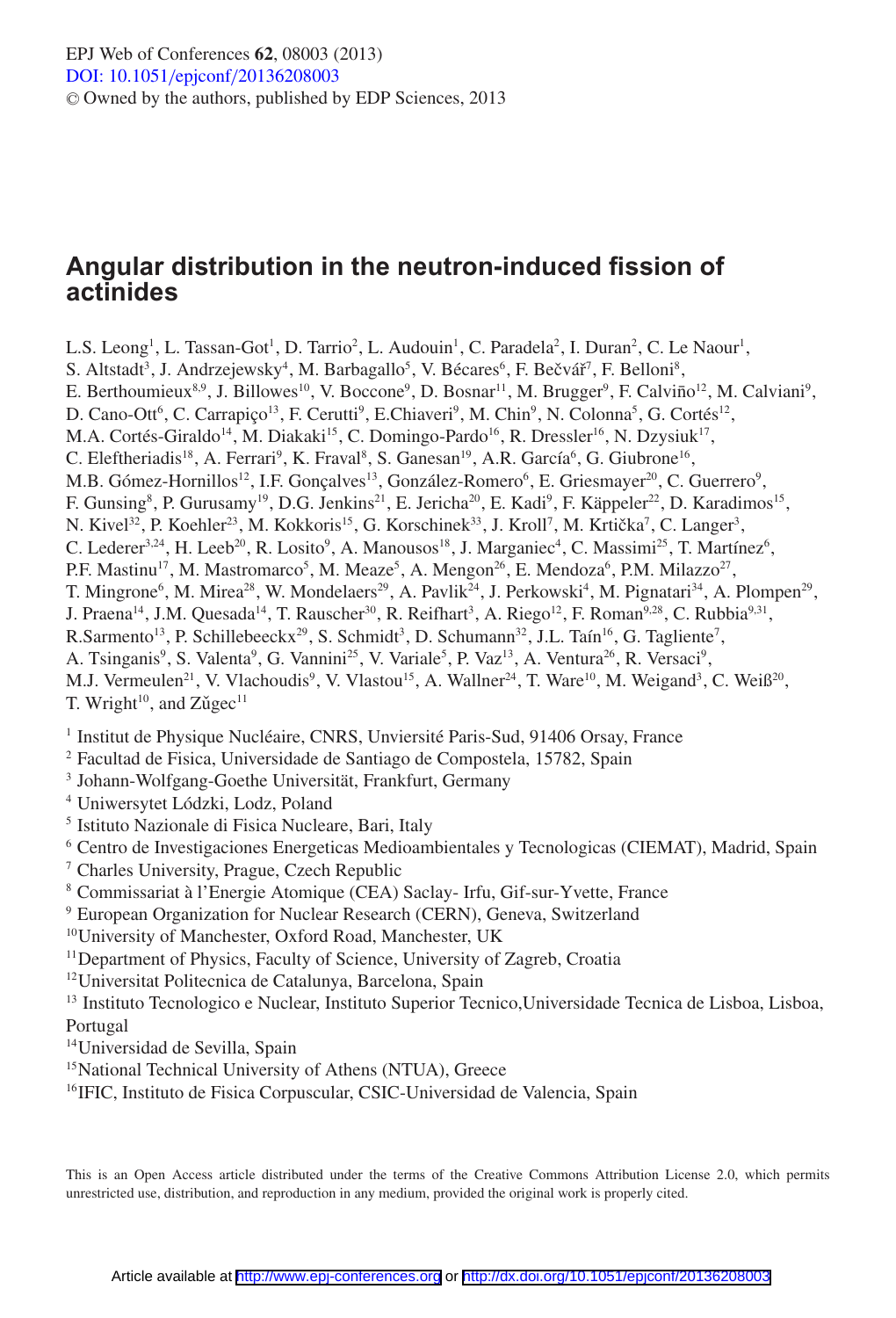<sup>17</sup>Istituto Nazionale di Fisica Nucleare, Laboratori Nazionali di Legnaro, Italy

<sup>18</sup>Aristotle University of Thessaloniki, Thessaloniki, Greece

19Bhabha Atomic Research Centre (BARC), Mumbai, India

20Atominstitut, Technische Universitat Wien, Austria

21University of York, Heslington, York, UK

 $^{22}$ Karlsruhe Institute of Technology, Campus Nord, Institut für Kernphysik, Karlsruhe, Germany

23Oak Ridge National Laboratory (ORNL), Oak Ridge, TN 37831, USA

24University of Vienna, Faculty of Physics, Vienna, Austria

25Dipartimento di Fisica, Universita di Bologna, and Sezione INFN di Bologna, Italy

 $^{26}$ Agenzia nazionale per le nuove tecnologie, l'energia e lo sviluppo economico sostenibile (ENEA), Bologna, Italy

27Istituto Nazionale di Fisica Nucleare, Trieste, Italy

<sup>28</sup> Horia Hulubei National Institute of Physics and Nuclear Engineering – IFIN HH, Bucharest – Magurele, Romania

 $29$ European Commission JRC, Institute for Reference Materials and Measurements, Retieseweg 111, 2440 Geel, Belgium

<sup>30</sup>Department of Physics and Astronomy, University of Basel, Basel, Switzerland

31Laboratori Nazionali del Gran Sasso dell'INFN, Assergi (AQ), Italy

32Paul Scherrer Institut, Villigen PSI, Switzerland

<sup>33</sup>Technical University of Munich, Munich, Germany

<sup>34</sup>Department of Physics and Astronomy, University of Basel, Basel, Switzerland

Abstract. Above 1 MeV of incident neutron energy the fission fragment angular distribution (FFAD) has generally a strong anisotropic behavior due to the combination of the incident orbital momentum and the intrinsic spin of the fissioning nucleus. This effect has to be taken into account for the efficiency estimation of devices used for fission cross section measurements. In addition it bears information on the spin deposition mechanism and on the structure of transitional states. We designed and constructed a detection device, based on Parallel Plate Avalanche Counters (PPAC), for measuring the fission fragment angular distributions of several isotopes, in particular  $232$ Th. The measurement has been performed at n\_TOF at CERN taking advantage of the very broad energy spectrum of the neutron beam. Fission events were recognized by back to back detection in coincidence in two position-sensitive detectors surrounding the targets. The detection efficiency, depending mostly on the stopping of fission fragments in backings and electrodes, has been computed with a Geant4 simulation and validated by the comparison to the measured case of  $^{235}$ U below 3 keV where the emission is isotropic. In the case of  $232$ Th, the result is in good agreement with previous data below 10 MeV, with a good reproduction of the structures associated to vibrational states and the opening of second chance fission. In the 14 MeV region our data are much more accurate than previous ones which are broadly scattered.

## **1. Introduction**

A recent focus on the thorium cycle has been given for the future 4th generation reactors. High accurate data are hence needed for the reactions involved in this cycle and several new projects started in this field of research to improve the existing nuclear data.

The n\_TOF facility at CERN has this objective and mainly provides accurate cross sections for neutron-induced reactions. Fission fragment angular distributions (FFAD) is one of the interesting topics for data measurements, not only because they need to be taken into account in fission cross section measurements due to the effect of anisotropy on detection efficiency, but also because they give information on the spin and nuclear states of the fissioning system. Such information lead to a very good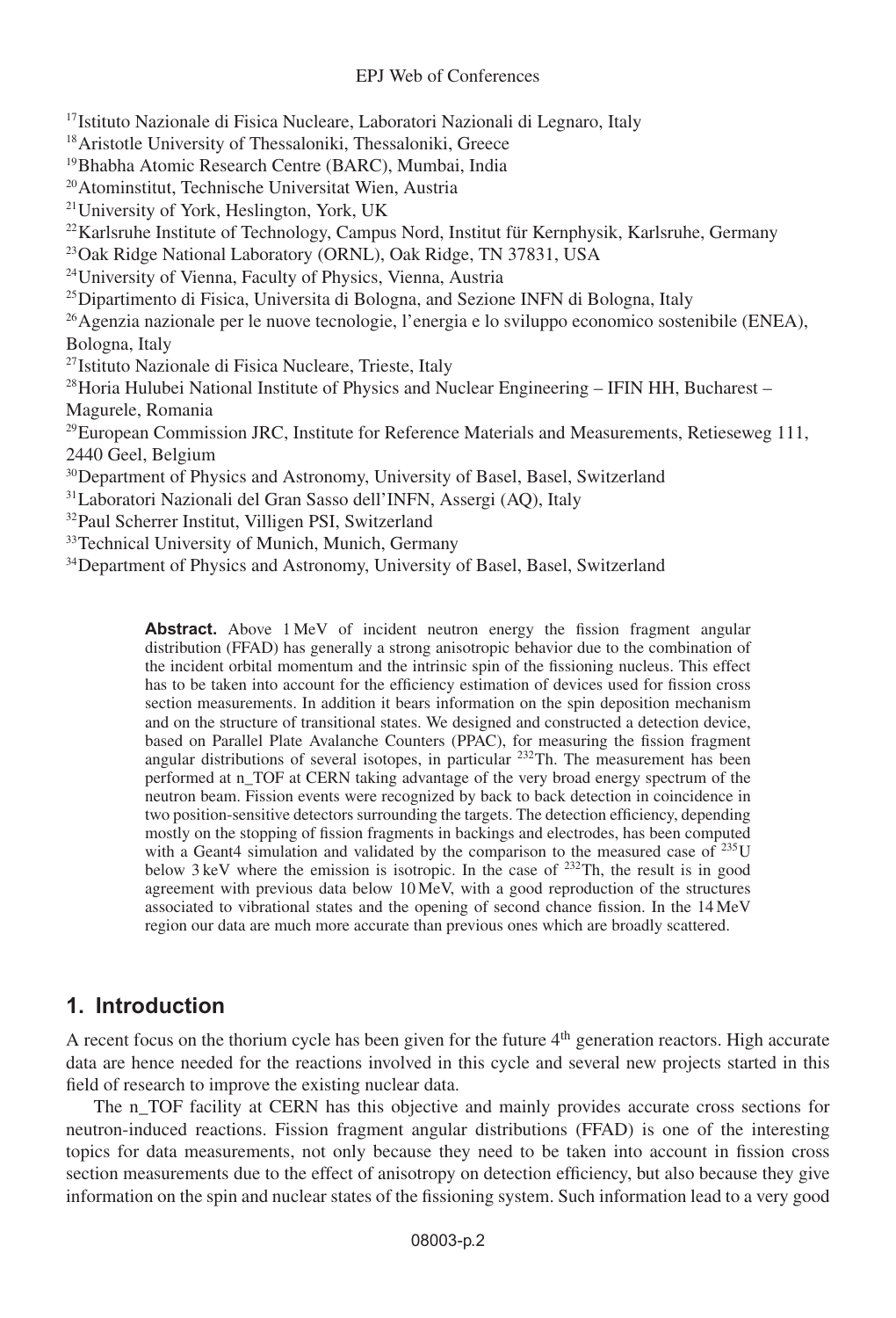#### Fission 2013

<span id="page-2-0"></span>

**Figure 1.** PPAC chamber, closed vessel (left), and detector and target arrangement (right).

understanding of the fission mechanism, and also of the momentum deposition in the reaction prior to fission, especially in the spallation domain.

### **2. Experimental setup**

The neutron time-of-flight (n\_TOF) facility [\[1](#page-6-0)] has been built at CERN in Geneva with the objective of studying neutron-induced reactions, especially radiative capture and fission, mainly for application to astrophysics, nuclear energy production and nuclear waste management.

The neutrons are produced by spallation reactions when 20 GeV protons from the CERN Proton Synchrotron (PS) accelerator impinge onto a lead target. A very intense and pulsed neutron beam is generated and sent to the experimental room at 185 m.

The measuring set-up is a chamber containing a stack of 10 Parallel Plate Avalanche Counters (PPACs) interleaved with 9 targets, as shown in in Figure [1,](#page-2-0) and the fission fragments emitted by each target are detected by the 2 PPACs bordering it. The neutron beam crosses all detectors and targets with a negligible attenuation due to the very thin targets and detectors.

The PPAC is a gaseous detector operating in proportional mode at low pressure. The chamber is entirely filled with  $C_3F_8$  at 4 mbar with a steady flow inside the detecting gaps.

For each detector the 3 electrode plates, 1 anode surrounded by 2 cathodes, are placed in a parallel configuration, 3.2 mm apart, and the cathodes are stripped in X and Y direction to provide a localization of the impact of the fission fragment track. Each strip is connected to a delay line having a total propagation time of 320 ns. An impedance-matched charge pre-amplifier is connected to each end and the position of the avalanche is obtained by measuring the delay between the pulse on the anode and the pulses propagating along the delay lines.

The detectors and targets have been tilted by 45◦ with respect to the neutron beam direction as shown in Figure [1,](#page-2-0) to get a full coverage of angles as explained in the next section.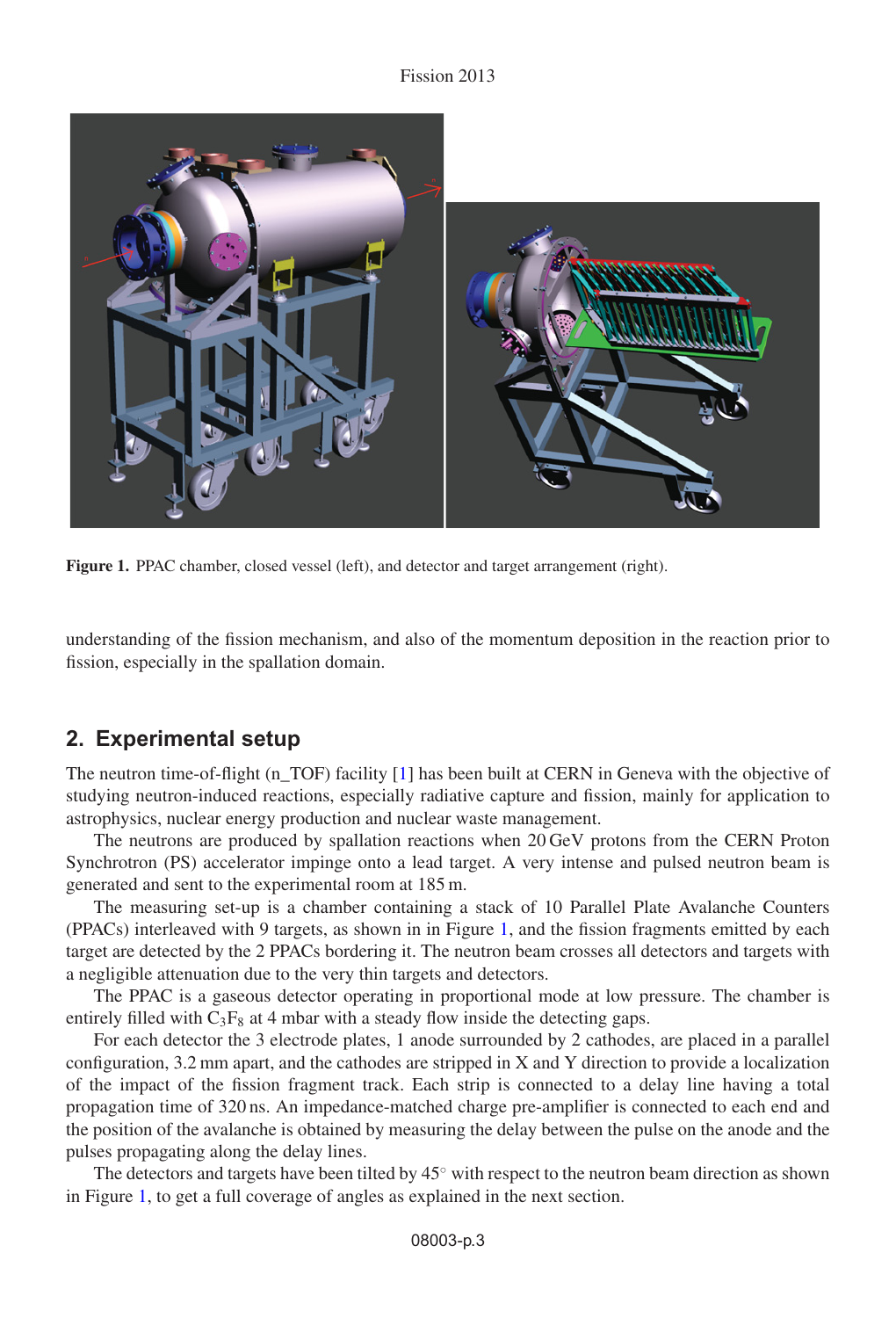### **3. Efficiency simulation**

Several actinides have been measured in three years,  $^{235}$ U,  $^{234}$ U,  $^{238}$ U,  $^{237}$ Np and  $^{232}$ Th. The targets are produced by electrodeposition onto a thin aluminium foil of 2  $\mu$ m thickness for <sup>234</sup>U, <sup>235</sup>U, <sup>238</sup>U and <sup>237</sup>Np, and 0.75  $\mu$ m for <sup>232</sup>Th. The active layer is a disk of 8 cm in diameter with a thickness ranging from 200 to 300  $\mu$ g/cm<sup>2</sup>. With such thin samples and backings it is possible to detect the 2 fission fragments in coincidence on both sides of the target. The chemical compositions of the samples and backings for <sup>234</sup>U, <sup>235</sup>U, <sup>238</sup>U, <sup>237</sup>Np have been well characterized by  $\alpha$ -spectroscopy,  $\alpha$ -counting, mass spectroscopy and Rutherford Backscattering Spectroscopy (RBS). 235U is used as a reference because its fission cross section is accurately known up to 20 MeV (uncertainty less than  $1\%$ ) and its FFAD is isotropic at low energy below 3 keV because the incident angular momentum  $(l = 0 \text{ or } l = 1)$  is much lower than the unpolarized incident spin  $(S = 3 \text{ or } 4)$ .

The measured angular distribution of detected fragments for  $^{235}$ U, as shown in Figure [2,](#page-4-0) it does not follow a flat distribution due to the detector efficiency which varies with  $\cos \theta$ , where  $\theta$  is the angle against the beam. This efficiency is not defined by geometrical limitations, but it is related to the fission fragment slowing down in the aluminium foil of the backing and the detector electrodes, which may prevent the fission fragment from reaching the detecting gap. This is particularly noticeable when the angle cos  $\theta'$  against the perpendicular to the layers and detectors increases because the sensed thickness goes as  $1/\cos\theta'$ .

Thus we used two methods to find this efficiency. The first one is a simulation based on the Geant4 software[\[3](#page-6-1)] and the second is an experimental self-determination.

A simplified version of the set-up has been implemented with Geant4, using only two PPAC detectors and one target with a realistic description of geometry and materials: actinide layer, aluminium backing, mylar electrodes. The distance between target and each detector is 25 mm. All materials are immersed in a  $C_3F_8$  gas at 4 mbar as in the experiment. Two fission fragments are generated by selecting their charges and masses according to the ENDF/B-VII.1 library for <sup>235</sup>U. Their kinetic energy are deduced from Viola's systematics [\[4\]](#page-6-2), and the emission angle is assumed isotropic. As already mentioned this assumption holds for  $235U$  at low neutron energy, but is generally wrong for other isotopes and for energies greater than 1 MeV. However as long as we want to compute the dependence of the efficiency with cos  $\theta$  this assumption does not play any role, as it affects only the overall efficiency integrated over angles.

All the fragment tracks were followed until their disappearance either when stopped in the materials or when they escaped the set-up. Only the fission events where the 2 fragments penetrate all the detecting gaps were considered as detected.

The PPAC data analysis is based on the detection in coincidence of both fission fragments in two adjacent PPACs, allowing to reject most of the background produced by the  $\alpha$  emission of the radioactive samples and by the other types of reaction above a few MeV. In order to obtain the emission angle we have used the cathode information which provides the fragment position in each detector. The combination of the information recorded on the two cathodes provides the X and Y positions. The angle of the fission track is reconstructed from the positions recorded in the two detectors on each side of the target, assuming a back to back emission at 180◦. We computed the angles in the reference frame of the incident neutron  $(\theta, \phi)$  and the angles relative to the perpendicular to the detectors  $(\theta', \phi')$ .

As mentioned before, below 3 keV, the FFAD of  $^{235}U(n,f)$  is known to be isotropic and the number of counts as a function of the cos  $\theta$  is exactly proportional to the detection efficiency.

In Figure [2,](#page-4-0) we show the agreement with the results obtained from a Geant4 simulation and the experimental distribution. At  $\cos \theta = 1$  the efficiency is equal to 1 because this corresponds to  $\cos \theta = 0.7$  $(\theta' = 45^\circ)$  and the effective thickness crossed by the fission fragments is still low enough to allow their detection. At lower cos  $\theta$  lower values of cos  $\theta'$  are reached depending of the  $\phi$  angle and the efficiency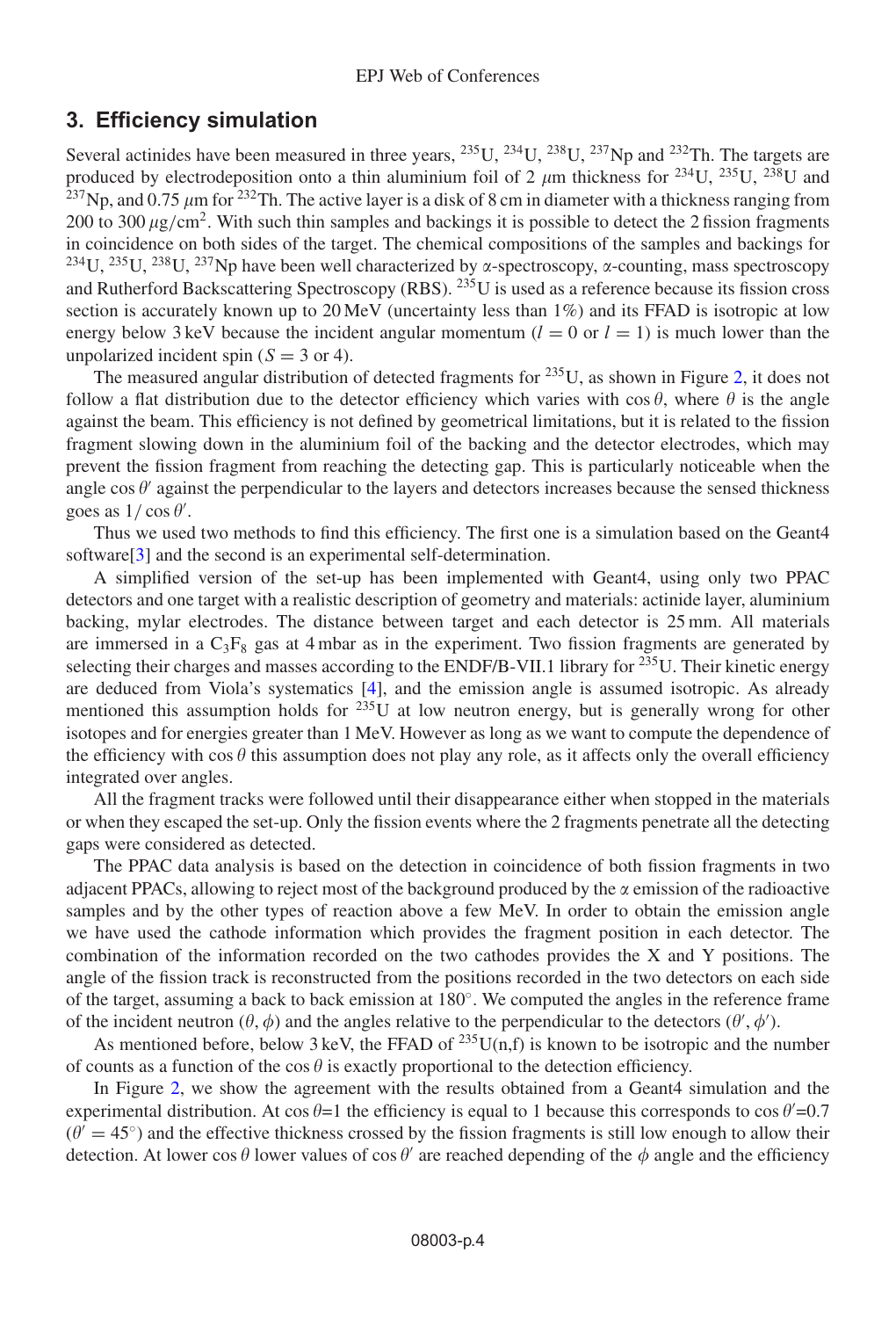Fission 2013

<span id="page-4-0"></span>

**Figure 2.** Comparison of simulated and measured detection efficiency for the isotropic emission of <sup>235</sup>U.

<span id="page-4-1"></span>

Figure 3. Left: the <sup>232</sup>Th anisotropy parameter as a function of the incident energy. Right: fission cross section on the same energy domain.

drops. The rise at low  $\cos \theta$  results from the contribution of trajectories where the backward fragment is detected in the forward detector due to the tilting angle of 45◦.

The conclusion of this comparison is that the simulation is able to predict accurately the angular dependence of the efficiency. Therefore we can use the simulation for each target, taking into account the proper backing thickness. The angular distribution will be obtained as the the angular histogram of counts divided by the simulated angular dependence of the efficiency.

### **4. 232Th Results**

For every energy interval the angular distribution is fitted with even Lgendre polynomial up to order 4. The level of anisotropy is represented by the anisotropy parameter defined as  $W(0°)/W(90°)$  where  $W(\theta)$  the value of the polynomial fit at  $\theta$ .

The energy dependence of the anisotropy parameter is shown in Figure [3](#page-4-1) between fission threshold and 20 MeV.

First, the figure shows that below 10 MeV the n\_TOF data are consistent with the previous measurements [\[7](#page-6-3)[–11](#page-6-4)] (extracted from EXFOR[\[5](#page-6-5)]).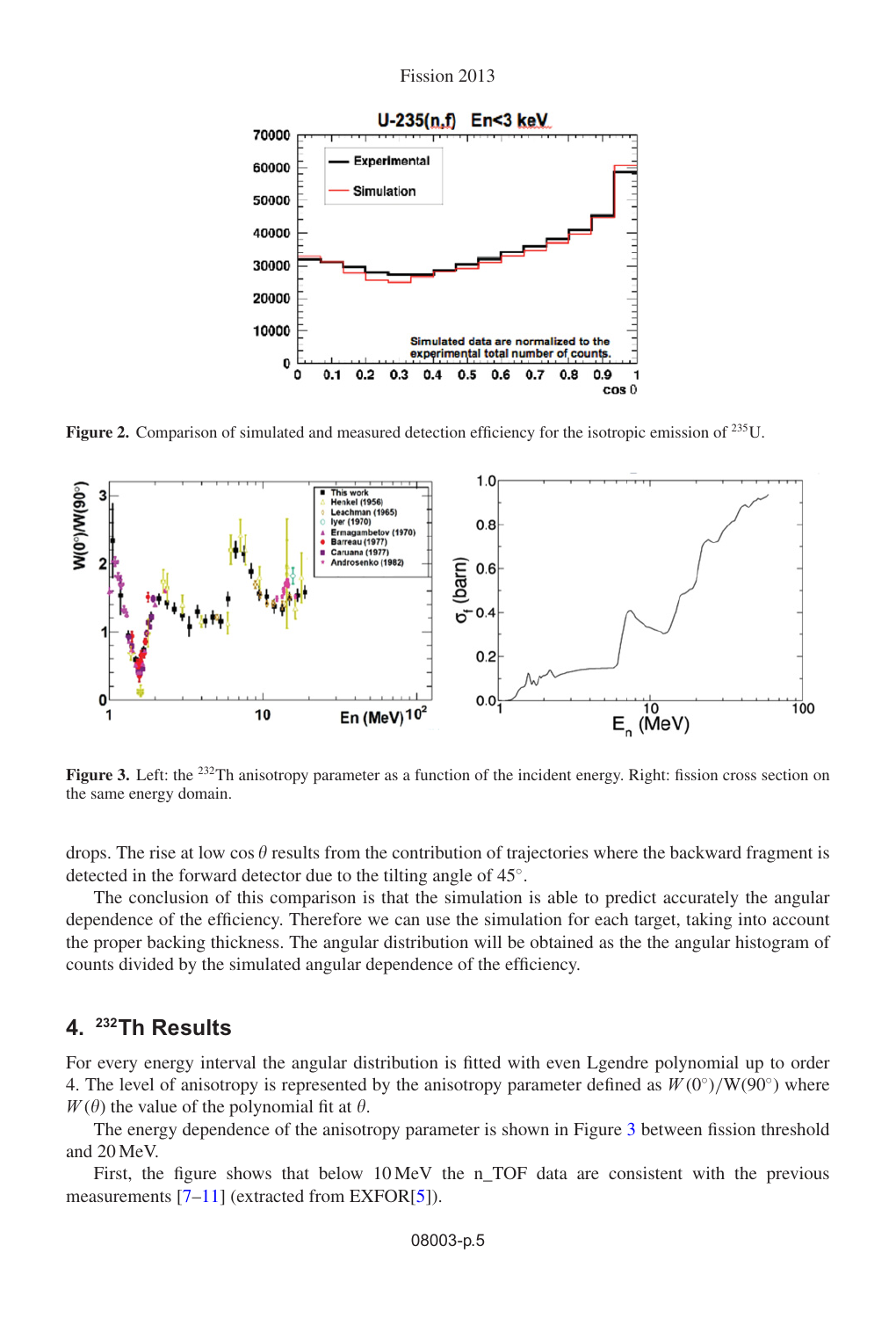<span id="page-5-0"></span>

**Figure 4.** Available area for fission trajectories in the  $(\cos \theta, \cos \theta')$  plane.

In particular the anisotropy exhibits a sudden dip around 1.6 MeV which corresponds to fission through vibrational states, as already recognized in the past, and visible as structures in the fission cross section displayed in the right side. At this energy the distribution is sideward peaked around 90° with respect to the beam direction. A steep rise of the anisotropy (forward-backward peaking) occurs at 6 MeV where the second chance fission opens (fission after neutron emission), still in agreement with previous measurements.

At 14 MeV, in the vicinity of the third chance fission, the n\_TOF data are definitely more accurate and draw a defined behavior where previous measurements were highly scattered.

### **5. Self determination of the efficiency**

The efficiency correction used so far is based on simulations after having checked their validity on the <sup>235</sup>U target at low energy. However one may suspect that this computation is not always accurate because the experimental efficiency depends on some parameters which are not always known and may change from one target to the other: electronic thresholds, chemical composition of the target layer which affects the slowing down of the fragments, charge and mass distribution in fission which depends on the neutron energy. Therefore it would be highly desirable to get an experimental measurement of the efficiency, and it turns out that such a method can be implemented.

The method is based on the fact that the efficiency only depends on  $\theta'$  the angle against the normal to detectors and targets, because only this angle defines the effective thickness of the crossed layers which governs the slowing down of the fragments. The efficiency is equal to 1 for  $\theta' < \theta'_0$  (with  $\theta'_0$  greater than 45◦) and drops beyond this threshold corresponding to grazing trajectories on detectors for which some fragments are stopped in dead layers or release very low energy in the detecting gaps.

Conversely the angular distribution only depends on  $\theta$  due to the cylindrical symmetry around the beam, in particular it doesn't depend on  $\phi$  the azimuthal angle around the beam. For a given  $\theta$  a range of  $\theta'$  is covered simply by sweeping  $\phi$  over its domain  $[-\pi, \pi]$ . The available area in the map (cos  $\theta$ ,cos  $\theta'$ ) is shown in Figure [4.](#page-5-0) As  $\cos \theta$  and and  $\cos \theta'$  are extracted experimentally the histogram of counts in the hatched area can be constructed.

Inside this available area a profile along a horizontal line, taking into account the solid angle of each cell, is simply affected by the angular distribution because the efficiency is constant along this line. On the contrary when following a vertical line ( $\theta$  constant) the variation of counts is merely proportional to the efficiency because all the points correspond to the same physical angle relative to the beam, with different  $\phi$ . As the efficiency is equal to 1 in the upper part of the diagram, it is possible to map the